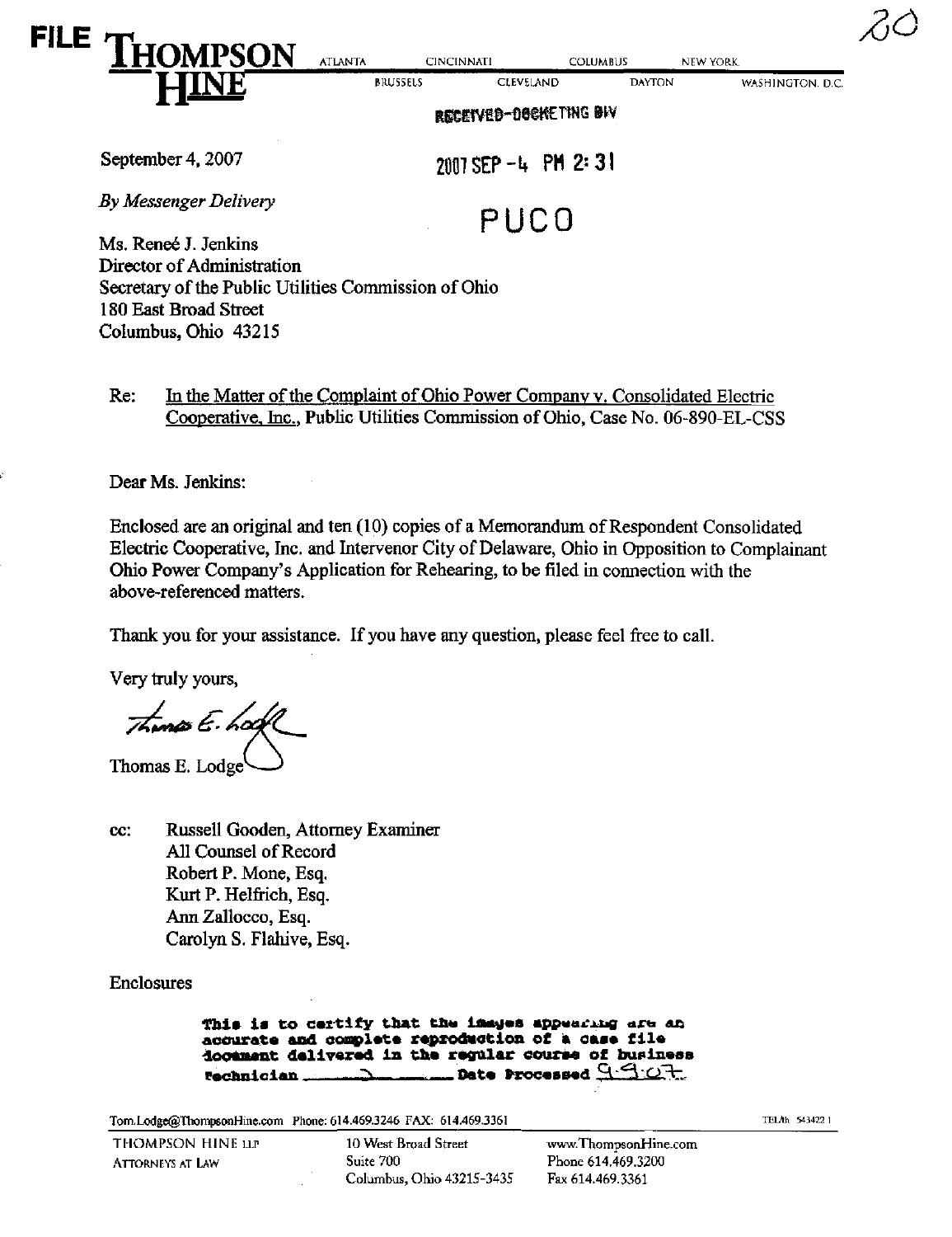### BEFORE

#### THE PUBLIC UTILITIES COMMISSION OF OHIO

| In the Matter of the Complaint of:       | ٠      |                        |
|------------------------------------------|--------|------------------------|
| Ohio Power Company,                      |        | Case No. 06-890-EL-CSS |
| Complainant,                             | ٠<br>٠ |                        |
| v.                                       |        |                        |
|                                          |        |                        |
| Consolidated Electric Cooperative, Inc., |        |                        |
|                                          | ٠      |                        |
| Respondent.                              |        |                        |
|                                          |        |                        |
| Relative to Violation of the             |        |                        |
| Certified Territory Act                  |        |                        |

 $\overline{\mathbf{a}}$ 

### MEMORANDUM OF RESPONDENT CONSOLIDATED ELECTRIC COOPERATIVE. INC. AND INTERVENOR CITY OF DELAWARE, OHIO IN OPPOSITION TO COMPLAINANT OHIO POWER COMPANY^S APPLICATION FOR REHEARING

### INTRODUCTION

Ohio Power lists eleven grounds for rehearing, all of which say the same thing in different ways: that the Village of Lexington does not have the Home Rule power under Article XVIII of the Ohio Constitution to authorize a utility to provide electric distribution service to new customers within Lexington's boundaries, even through an ordinance that is substantially identical to ordinances used widely by Ohio municipalities to grant franchises to utilities, including Ohio Power itself. Ohio Power relies almost entirely on a decision, now more than half century old and since refuted several times over, which holds that such a form of ordinance is not a contract authorized by Article XVIII, Section 4 of the Ohio Constitution.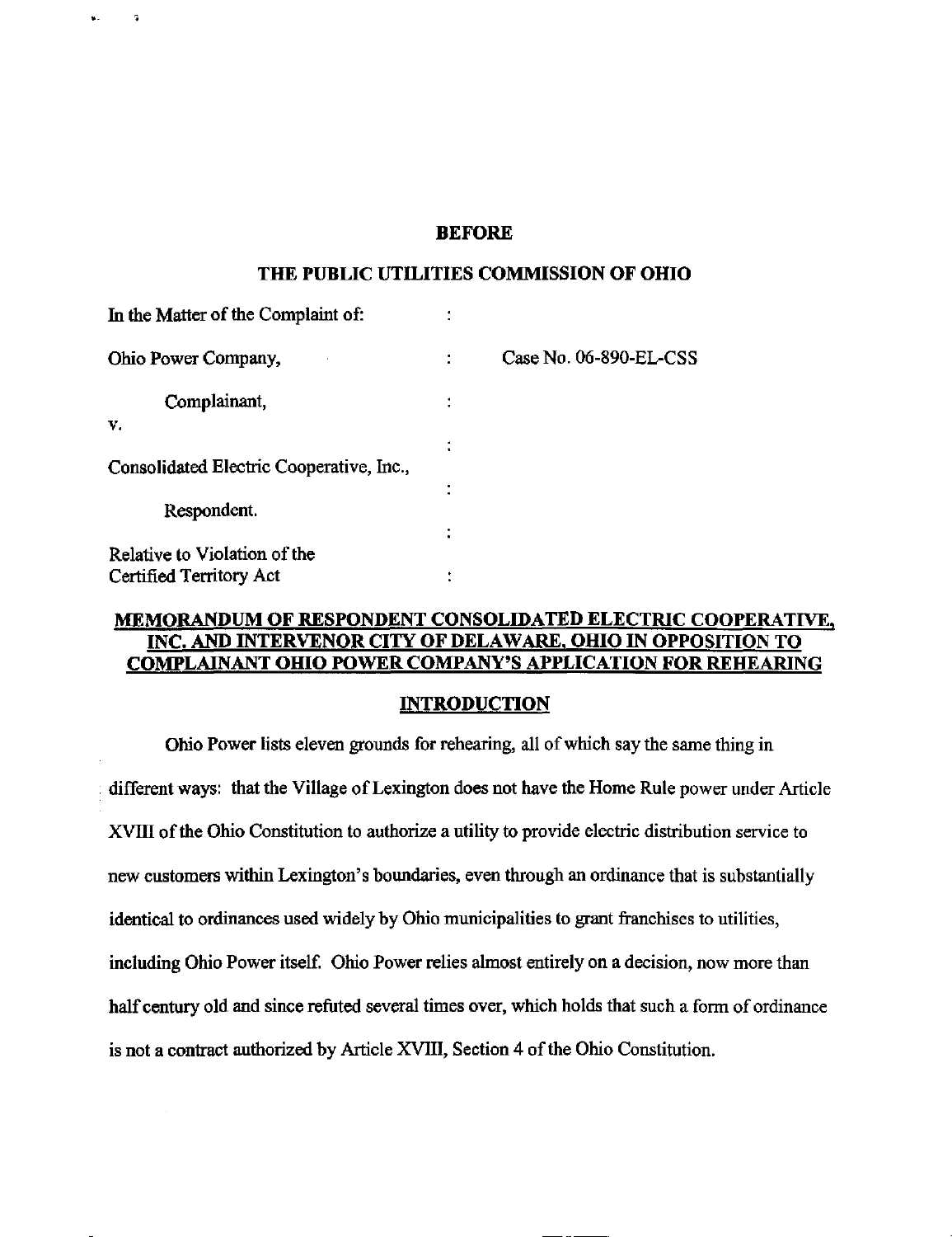Nothing presented in Ohio Power's Application warrants rehearing. Almost all of the arguments made in the Application were presented, considered, and discredited in the Commission's Opinion and Order of July 25,2007. The only new materials presented in the Application are fragments of language from cases that have little to do with the subject at hand. The only surprise in the Application is Ohio Power's concession at page 13 that Lexington "can provide for competition within its borders," and that admission moots many of Ohio Power's other arguments.

Below, Consolidated addresses the various matters presented by Ohio Power in the order in which Ohio Power presented them in its Application.

# A. Ohio Power's Assertion That The Commission Misconstrued the Gallon Case Is In Error. Moreover The Britt, Milan, and Ohio River Power Cases Do Not Support The Construction of Galion Advocated by Ohio Power.

While Ohio Power faults the Commission's treatment of Galion v. Galion, 154 Ohio St.

503 (1951), its AppHcation actually fails to address the dispositive factual distinctions between

the Galion ordinance and Lexington Ordinance No. 04-66. As the Commission's Opinion and

Order states:

<sub>2</sub>

In addition to the case law discussed above, a review of the Ordinance No. 04-66 shows that once the ordinance is accepted by Consolidated, it becomes contractual in nature, remains in force and effect for a twenty-year period, and states that 'all rights, privileges, franchises and obligations herein contained by or on behalf of said Village, or by or on behalf of said Grantee [Consolidated], shall be binding upon, and in inure to the benefit of the respective successors or assigns of said Village, or of said Grantee, whether so expressed or not.' (Consolidated Ex. 1, Exhibit D) We find the Galion ordinance discussed above different, in that it was a franchise authorizing the utility to serve two industrial customers upon entering into agreements with those customers. Accordingly we find that, from the weight of the case law and review of Ordinance No. 04-66 itself, Consolidated's service pursuant to the franchise is contractual in nature and authorized under Section 4.

(Opinion and Order at 15.)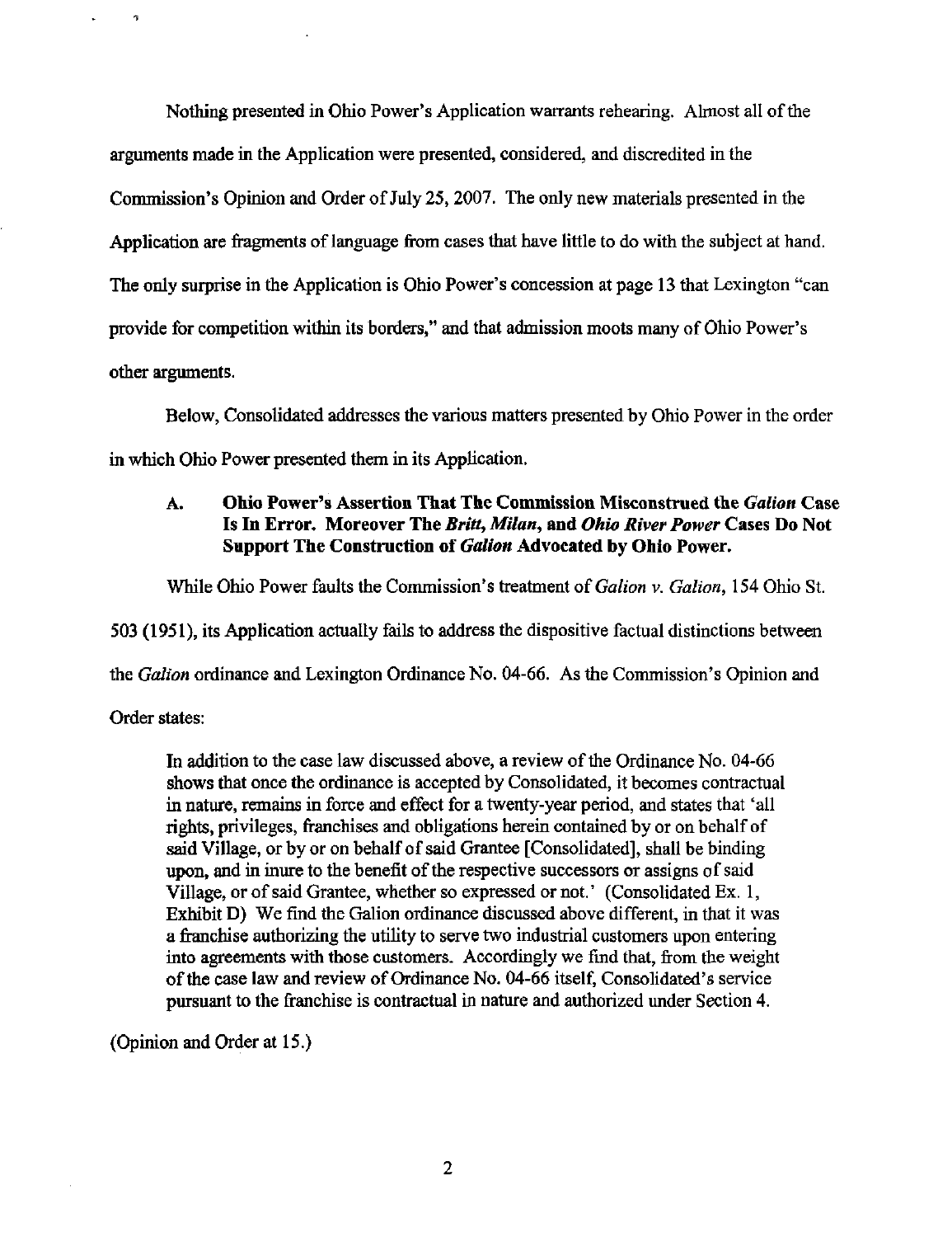Accordingly, *Galion* involved a situation where the ordinance simply facilitated special contracts between a utility and two companies that were customers of the city's municipallyowned utility. Thus, unlike Ordinance No. 04-66, the ordinance involved in Galion was not truly a ''public utility" contract because that ordinance did not authorize the grantee to provide "public utility" service generally. Another distinguishing feature of the Galion ordinance was that it provided only for "extension of the present service furnished by the existing municipally owned plant," Galion, 154 Ohio St. 507, quoting with approval State, ex rel. City of Fostoria v. King, 154 Ohio St. 213 (1950). Both *Galion* and *Fostoria* hold that an ordinance providing for "the alteration, repairing, improvement, enlarging and extending" of a municipal utility is not an action subject to referendum under the provisions of Article XVIII, Sections 4 or 5. Fostoria, 154 Ohio St at 217.

While ignoring these factual differences cited by the Commission, Ohio Power attacks other reasons given by the Commission for distinguishing Galion. First, Ohio Power finds irrelevant the fact that the Galion decision "was made in the context of determining whether the franchise ordinance was subject to a voter referendum under Section 5 of Article XVIII of the Ohio Constitution," and Ohio Power chides the Commission for distinguishing Gallon on that basis. (Ohio Power Application at 6, quoting Opinion and Order, at 13.) But the Commission was right to consider the context of the Galion decision — the decision did not turn on the metes and bounds of Section 4 authority. $<sup>1</sup>$ </sup>

Furthermore, any claim that *Galion* supports Ohio Power's position was swept away by the Supreme Court of Ohio's decision in Ohio Power v. Village of Attica, 23 Ohio St.2d 37

Ohio Power also cites State, ex rel. Mitchell v. Council of Milan, 133 Ohio St. 499 (1938), which is another referendum case. That case merely confirms that the requirements of Section 5 of Article XVIII relative to referendum apply to exercises of power by municipalities under Section 4 of Article XVIII. Milan does not advance Ohio Power's position that Ordinance No. 04-66 is not a contract conten^lated by Article XVIII, Section 4.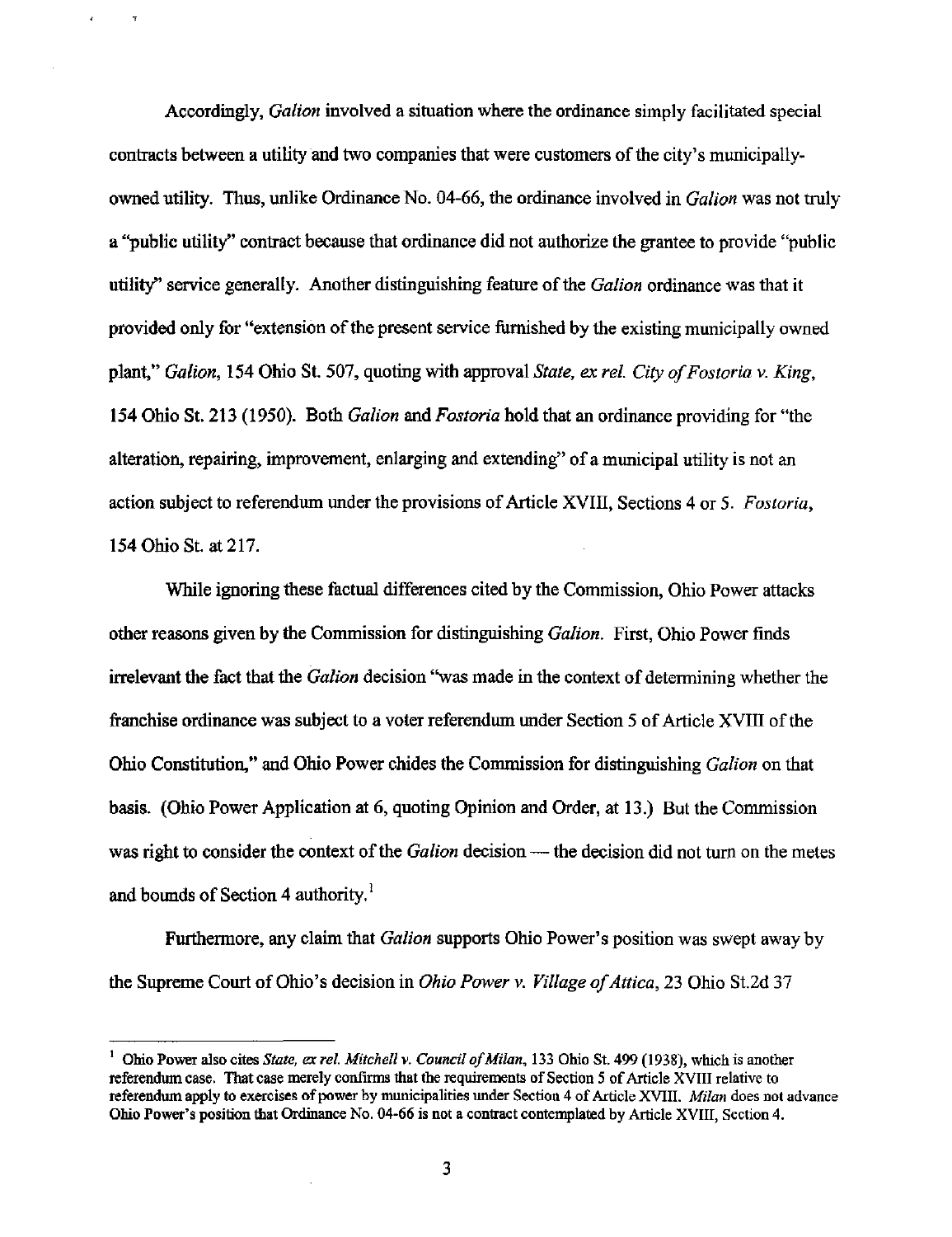(1970). While Ohio Power previously attempted to distinguish the facts of  $Attica$ , Ohio Power is now saying that those facts do not matter because "the ultimate decision of the court in the Attica case was that a municipality could contract with an electric cooperative, under Section 4 of Article XVIII of the Ohio Constitution, to supply electric power for the municipality and its inhabitants." (Ohio Power Application at 7, quoting Attica, 23 Ohio St.2d at 44.)

It is understandable why Ohio Power would prefer that the Commission ignore the facts of Attica, as well as what Ohio Power would no doubt describe as the "bare franchise" provided hy Attica Ordinance No. 126-A in that case. First is the obvious fact that the Attica court would not have reached its decision unless it believed that the underlying ordinance was a valid exercise of Article XVIII, Section 4 authority. Equally important, the Attica franchise and other facts of the case are remarkably similar to the franchise and other circumstances presented to Commission here.<sup>2</sup> The Attica court's discussion of those facts, as applied here, are devastating to Ohio Power's position.

In Attica, Ordinance No. 126-A granted North Central Electric Cooperative, Inc. a "franchise to use the streets and public grounds in the village in providing electric service for public and private use in the Buckeye Village addition." That ordinance neither provided for rates nor for other terms of service.<sup>3</sup> Therefore, Ordinance No. 126-A (attached to Consolidated Reply Brief as Appx. B) was substantially identical to Lexington Ordinance No. 04-66: (1) both

 $\mathbf{r}$ 

 $2$  Ohio Power's misguided attempt to sever the syllabus of the case from the underlying facts is unavailing. The Supreme Court rejected the exact same argument in Wiss v. Cuyahoga County Board of Elections, 61 Ohio St.2d 298(1980) as follows:

Appellee argues (conectly) that the law of a Supreme Court case is stated in the syllabus thereto and concludes (incorrectly) that since the quoted language is not in the syllabus, it is of no effect. The syllabus of a case must be read in light of facts in the case.

<sup>(</sup>Wiss, 61 Ohio St.2d at 300.)

Ironically, Ohio Power was the complainant in Attica also. Consequently, Ohio Power's positions in this case constitute a collateral attack on the judgment rendered against it in Attica. Collateral estoppel precludes the relitigation of an issue that has been actually and necessarily litigated and determined in a prior action based upon a different cause of action. New Winchester Gardens, Ltd. v. Franklin County Bd. of Revision, 80 Ohio St.3d 36, 41 (1997).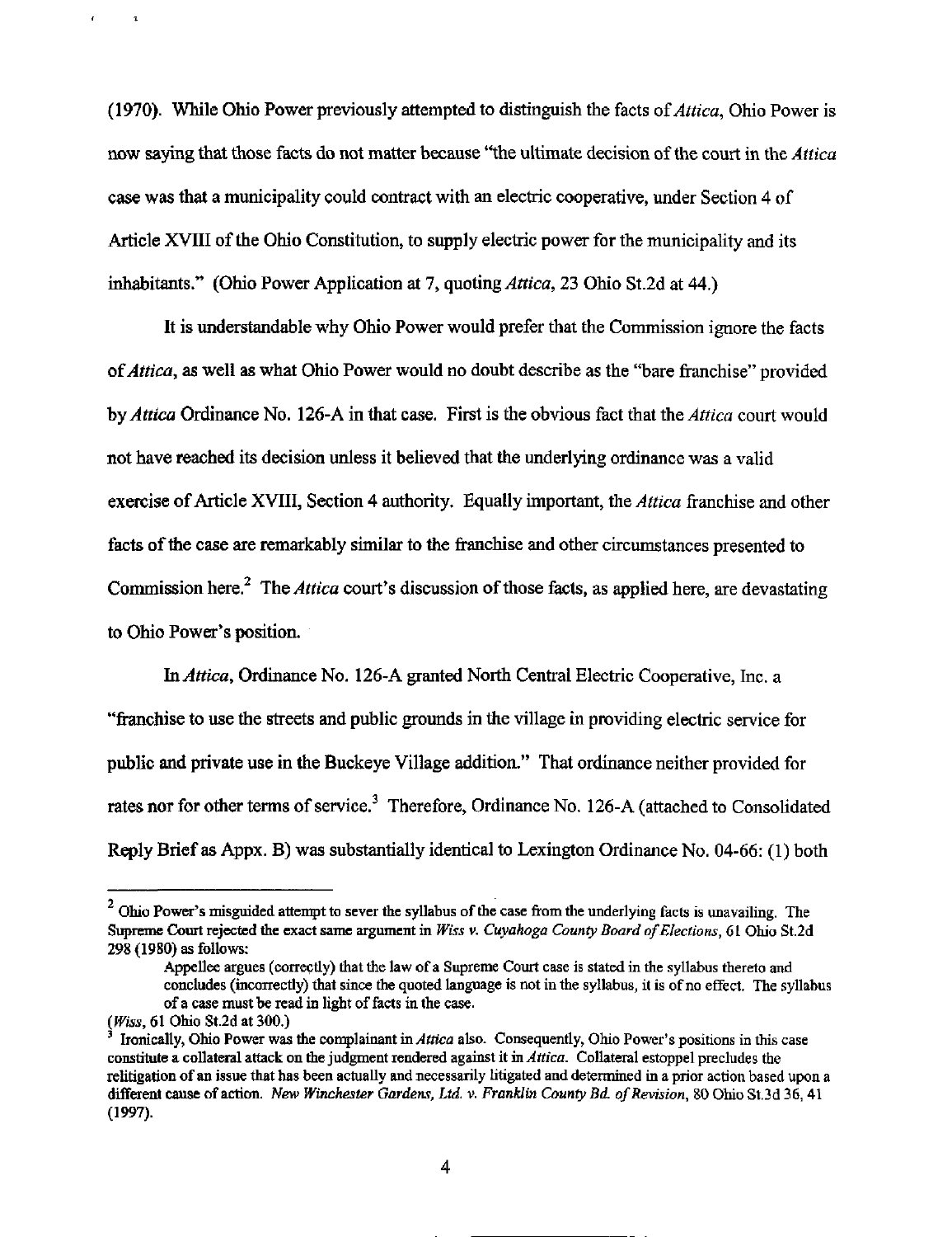granted rights and privileges for a term of years; (2) both granted rights to the cooperatives to use the streets for the purpose of furnishing electric power, heat, and light to the municipality's inhabitants; and (3) both placed conditions as to the manner in which the cooperatives were allowed to use the streets in erecting, maintaining, and using the necessary appliances to provide electricity.

 $\mathbf{r}$ 

Accordingly, when it decided the issue of whether a "municipal corporation may grant a franchise under Section 4, Article XVIII of the Ohio Constitution to an electric cooperative," the Supreme Court in *Attica* was not dealing with some abstract concept of "franchise," *Attica*, 23 Ohio St.2d at 39. It was dealing with a franchise ordinance virtually identical to Lexington Ordinance No. 04-66. Nonetheless, Ohio Power asserts at page 7 of its Application that the Attica decision "... does not answer the question in the present case  $-$  is the Lexington/Consolidated ordinance that type of contract [an Article XVIII, Section 4 contract]?" Ohio Power is wrong. To the contrary, given the virtual identity of Attica Ordinance No. 126-A and Lexington Ordinance No. 04-66, that question is resoundingly answered in the affirmative.

Moreover, Ohio Power's current argument is entirely inconsistent with the theory Ohio Power advanced in Attica itself. Then, Ohio Power argued that the village ordinance exceeded Home Rule authority because, Ohio Power claimed, a cooperative was not a "utihty" under Article XVIII, Section 4 the Constitution. Now, Ohio Power argues that the Attica ordinance was not even enacted under Article XVIII, Section 4. This suggests that the Attica court was somehow misled in its belief that the village predicated its ordinance on Home Rule authority. Plainly, such an assertion is made far too late.

Ohio Power's plea that the Commission "pay no attention" to the facts and reasoning of Attica are reminiscent of similar entreaties of the Wizard of Oz. Even though the Attica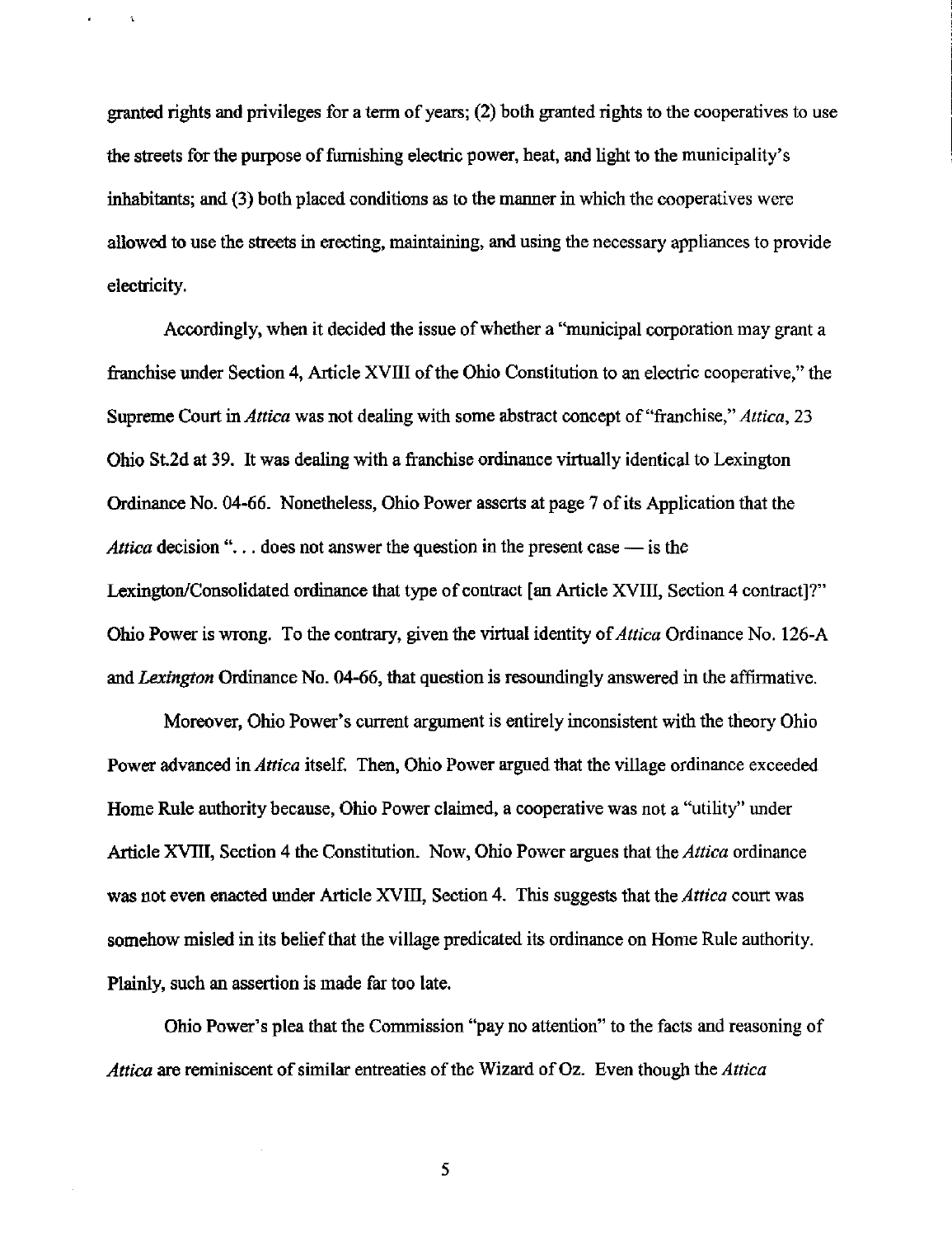ordinance did not contain rates and terms of service, the Supreme Court found that acceptance of the ordinance subjected North Central to regulation and thereby fulfilled the prerequisites of an Article XVIII, Section 4 contract. The court stated:

Furthermore, when North Central accepts the franchise from the municipality of Attica, it will subject itself to regulation by the municipality. For example, R.C. 743.26 provides that the legislative authority of the municipal corporation in which electric lighting companies establish facilities '... may regulate the price which such companies may charge for electric light...' and R.C. 4933.13 provides that an electric company may furnish electric power within a municipal corporation  $\cdot$ ... with the consent of the municipal corporation, under such reasonable regulations as such municipal corporation prescribes .... '

From the foregoing, we conclude that North Central is a public utility with which the Village of Attica may, under Section 4, Article XVIII of the Ohio Constitution, contract for the furnishing of electric power.

Attica, 23 Ohio St.2d at 43-44 (emphasis added). $4$ 

In a further effort to undercut Attica, Ohio Power also cites Britt v. City of Columbus, 38 Ohio St.2d 1 (1974) and Ohio River Power Co. v. Steubenville, 99 Ohio St. 421 (1919). Britt is totally off base. That case involved a suit against the City of Columbus seeking to enjoin the proposed construction of a city sewer project. The purpose of the sewer extension was to sell excess sewage services ofthe City of Columbus to non-inhabitants ofthe City, with no intent that the project extension would serve inhabitants of the City of Columbus. The question presented by the Britt complaint was whether the grant of power to municipalities in Article XVIII, Section 4 – to acquire or construct public utility facilities "for service which is or is to be supplied to the municipality or its inhabitants" $-$  could be construed to also include facilities

<sup>&</sup>lt;sup>4</sup> In another illogical attempt to combat the *Attica* decision, Ohio Power makes a further reference to the *Milan* decision. First, Milan was decided in 1938 - 32 years before Attica. Second, Milan involved a challenge to the Village of Milan's purchase of electric current from the City of Norwalk, Ohio, which the relator in that case asserted was in the purview of Article XVIII, Section 4, and therefore subject to referendum under Section 5. Of course it is! In holding that a municipal ordinance authorizing the municipal purchase of public utility products or services is subject to Sections 4 and 5 of Article XVIII of the Ohio Constitution, the Supreme Court was simply writing a syllabus to fit the facts of that particular case. Nothing in  $Milan$  suggests, infers, or determines that the type of franchise arrangements blessed by the Supreme Court in Attica and by the Commission here are not contracts within the purview of Article XVIII, Section 4 of the Ohio Constitution.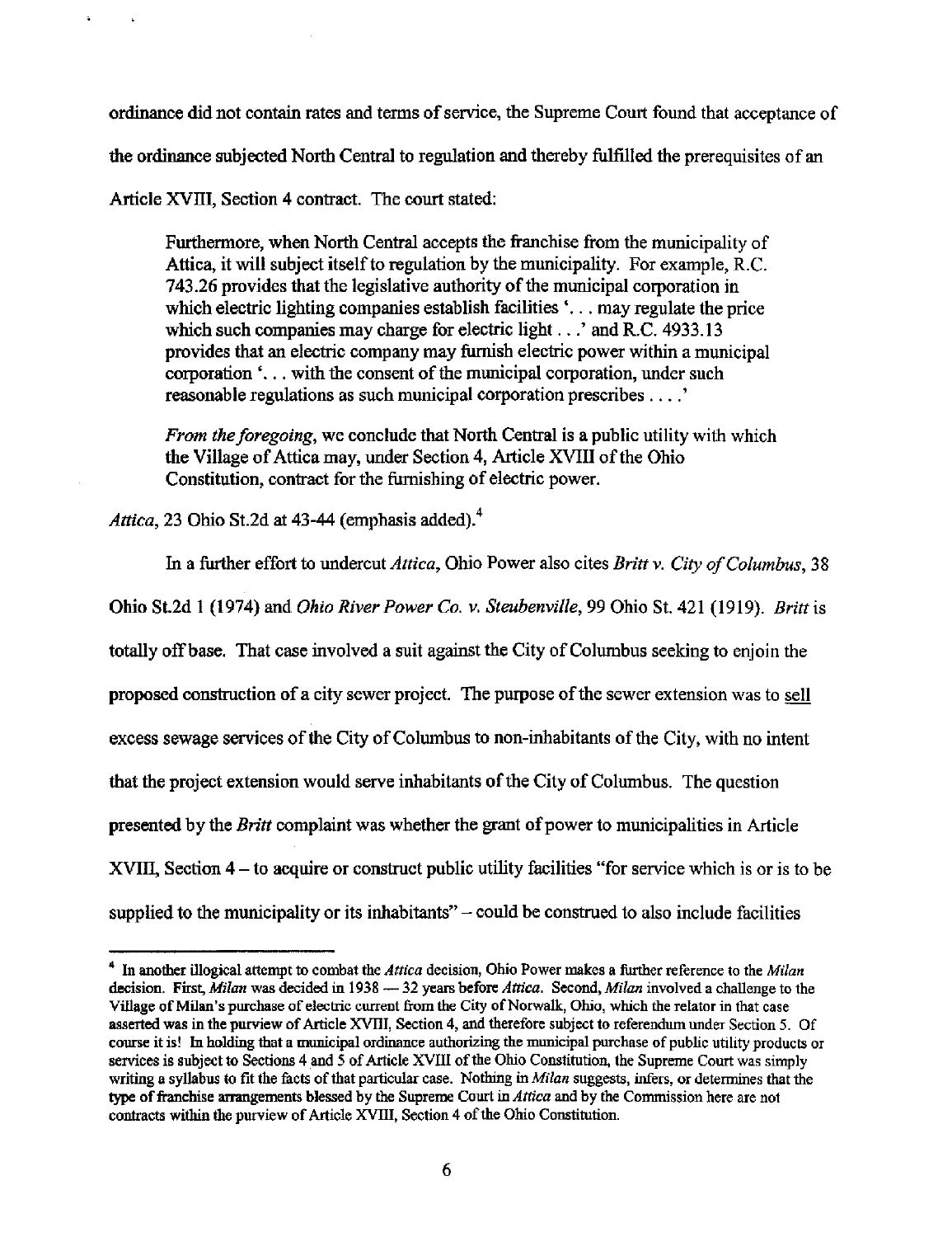solely constructed for the sale of those products outside the municipality. In the context of this "sale-purchase" dichotomy, the Court held that eminent-domain authority extends to facilities used by the municipality for the purchase of utility products or services for its inhabitants, but not to facilities used in sales to others. In a weird twist of logic, Ohio Power asserts that Britt's reliance on *Attica* somehow changes or undermines what the *Attica* court said. Ohio Power Application at 7-8. This contention is both illogical and inscrutable.

Ohio Power's construction of the *Britt's* reference to "purchasing" would eviscerate most municipal home-rule powers over utilities. Even rate ordinances promulgated by a municipality would not be an exercise of Article XVIII, Section 4 power because the municipality would not be directly involved in purchasing power for its resale to its inhabitants. No doubt realizing that this position is absurd, Ohio Power retreats slightly and urges instead that Lexington Ordinance 04-66 cannot be characterized as an exercise of Article XVIII, Section 4 power because it does not obligate "any inhabitants of Lexington to purchase products and services from Consolidated." (Ohio Power Application at 7). If Ohio Power were correct, *Attica* ordinance 126-A also could not have been held to be an exercise of Article XVIII, Section 4 powers because Attica's residents also were not obligated by the ordinance to take service from North Central.<sup>5</sup> In fact, as the Court of Appeals pointed out in *Ohio Power Co. v. Attica*, 19 Ohio App. 2d 89, (1969):

The ordinance placed "Ohio Power in direct competition with North Central in furnishing the same services within the same area where North Central's continued competition will deprive Ohio Power of potential customers and thus cause it loss." Ohio Power Co., Ohio App. 2d at 95.

 $<sup>5</sup>$  And of course, it is also the case that residents of Cleveland and Columbus are not obligated to buy power from</sup> their respective municipal electric systems. Yet it is clear that this fact does not eviscerate the constitutional power of Columbus and Cleveland to conduct their own electric business. As we show infra Ohio Power later concedes in its application that a municipality can authorize such competition.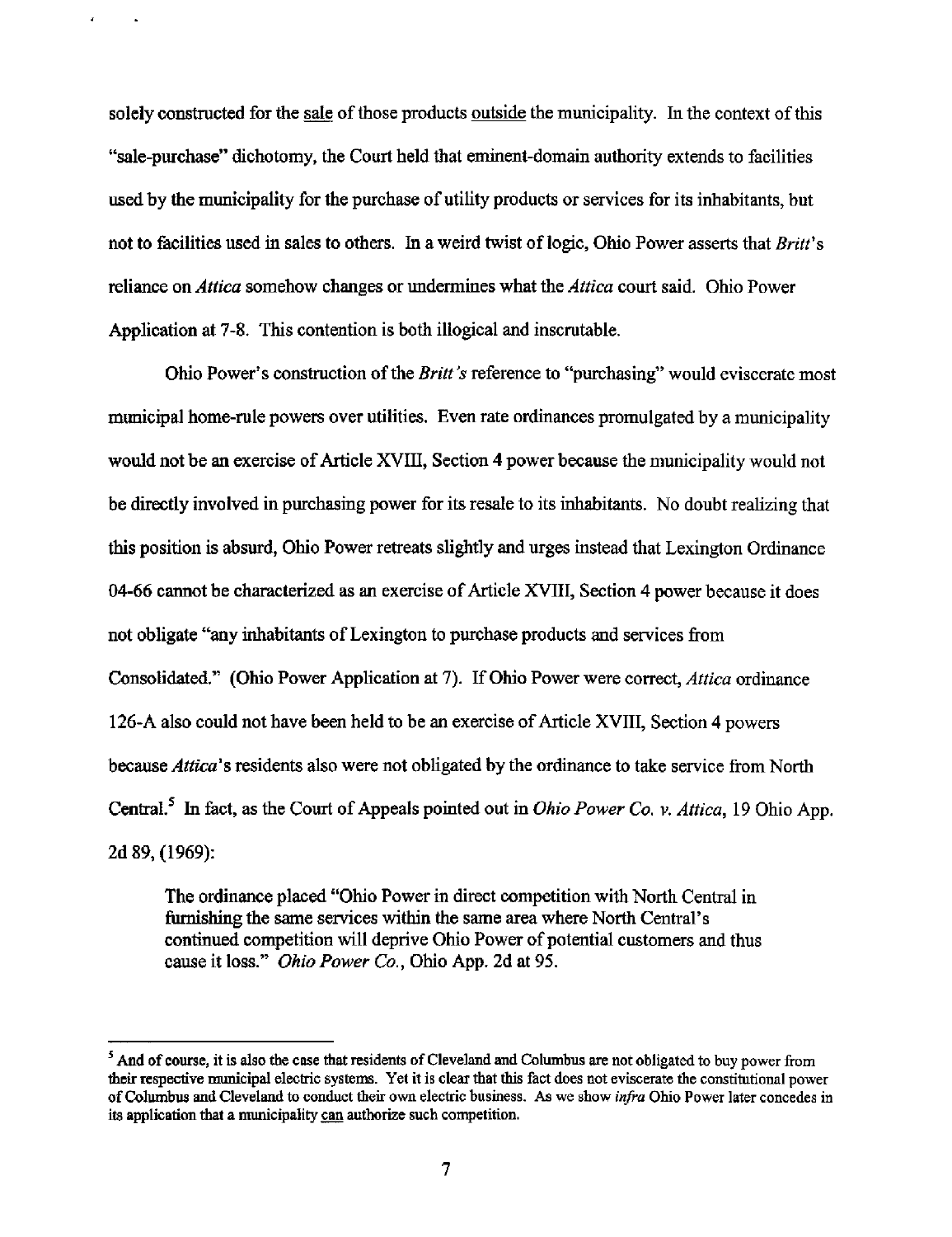Ohio Power's reliance on Ohio River Power Co. v. Steubenville, 99 Ohio St. 421 (1919) is similarly misplaced. In *Ohio River Power Co.*, the court dealt with a 1915 contract between the City of Steubenville and an electric supplier. Pursuant to this contract, the electric supplier agreed to furnish the city with light and power at a specified rate for a period of ten years, or until 1925. The electric supplier sold its rights under the contract to the Ohio River Power Co. Notwithstanding the agreement as to rates (which had been adopted by the city ordinance), Ohio River Power Co. in 1917 filed new rate schedules increasing the rates for electric power, and Steubenville sought and obtained an injunction against implementation of the new rates. The Court sustained the injunction, holding that the assumed contract was "expressly authorized by Section 4, Article XVIII of the Constitution of Ohio, and is valid and binding upon the parties thereto." Ohio River Power Co., 99 Ohio St. at syllabus 4.

In its Application, Ohio Power selectively quotes the *Ohio River Power Co.* opinion, asserting that an Article XVIII, Section 4 contract must necessarily include rates. Ohio River Power Co. means nothing of the sort. The quotation relied upon by Ohio Power is not only dicta; it was made in the context of determining whether rate provisions of such a contract are supported by that constitutional authority. Thus, Ohio Power's logic is backward. Under *Ohio* River Power Co, rates included in an Article XVIII, Section 4 contract are enforceable as part of the contract. That does not mean the contract must have rates to qualify as a contract authorized by Article XVIII, Section 4.

Ohio Power also tries to distinguish certain other post-*Attica* decisions which conclude that the "contract" between a municipality and an electric supplier need not include rates in order to be authorized by Article XVIII, Section 4. For example, Ohio Power claims that  $Lucas v$ . Lucas Local School District, 2 Ohio St.3d 13 (1982), did not "consider the nature of that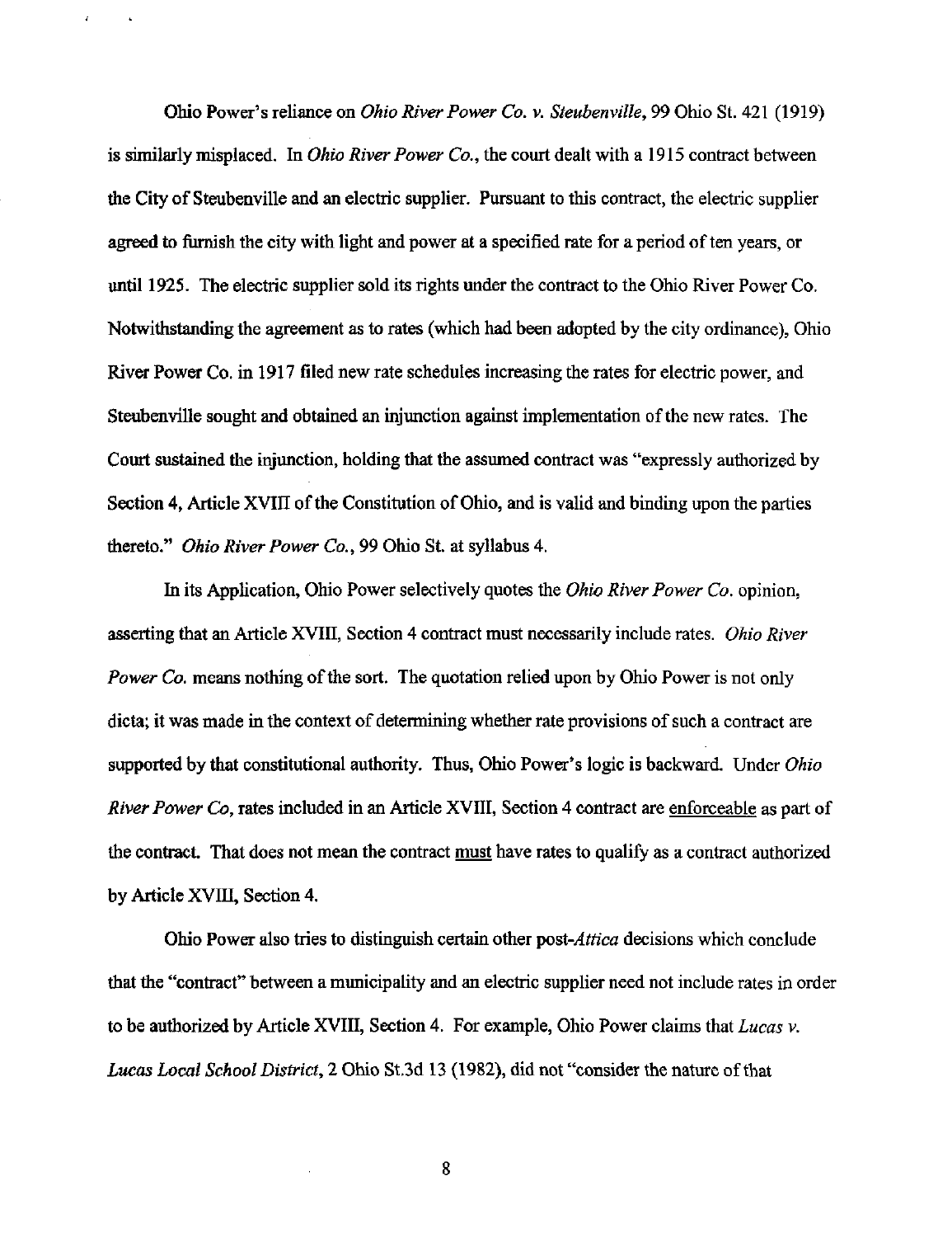contract, for instance, whether it must obligate the utility to provide service and must set forth the rates for that product or service." (Ohio Power Application at 10.) Actually, Lucas does indicate that had Firelands Electric Cooperative obtained permission to operate (i.e., a "bare franchise") from the Village of Lucas, Firelands would have prevailed. As the court noted:

Further, Firelands has not received or sought permission from the Village to supply electric power to the school system and seeks to circumvent obtaining a franchise from the municipality.

Lucas,  $2$  Ohio St.3d at 16.

 $\ddot{\phantom{a}}$ 

Furthermore, both Lucas and State, ex rel. Toledo Edison Co. v. City of Clyde, 76 Ohio St3d 508 (1996), provide that the ability to grant public utility franchises is within the exclusive power provided by Article XVIII, Section 4. Lucas, 2 Ohio St.3d at 16; Clyde, 16 Ohio St.3d at 516-17. In Clyde, Toledo Edison had been providing service within the municipality pursuant to a non-exclusive 25 year franchise that included no rate requirements. The court discussed the exclusive power in municipalities to grant public utility franchises in the context of the Toledo Edison franchise to occupy the streets. The Clyde court quoted Lucas in linking a municipal grant of permission (and withholding of permission) to a utility as an exercise of exclusive municipal power under the constitution. Clyde, 76 Ohio St.3d at 516, quoting with approval Lucas, 2 Ohio St.3d at 16. Therefore, the suggestion by Ohio Power that Lucas and Clyde are inappticable is erroneous.

Similarly, Ohio Power's attempt to distinguish Woodbran Realty Corp. v. Orange Village, 67 Ohio App.3d 207 (1990) fails. Woodbran mvolved the issue of whether a private utility was obligated to obtain village permission to extend its sewer lines. The court specifically held that the municipal determination of whether the public utility would be allowed to use village streets to locate its facilities involved application of Article XVIII, Section 4 powers. The *Woodbran* court held that a municipality's right to give such consent (or to refuse it)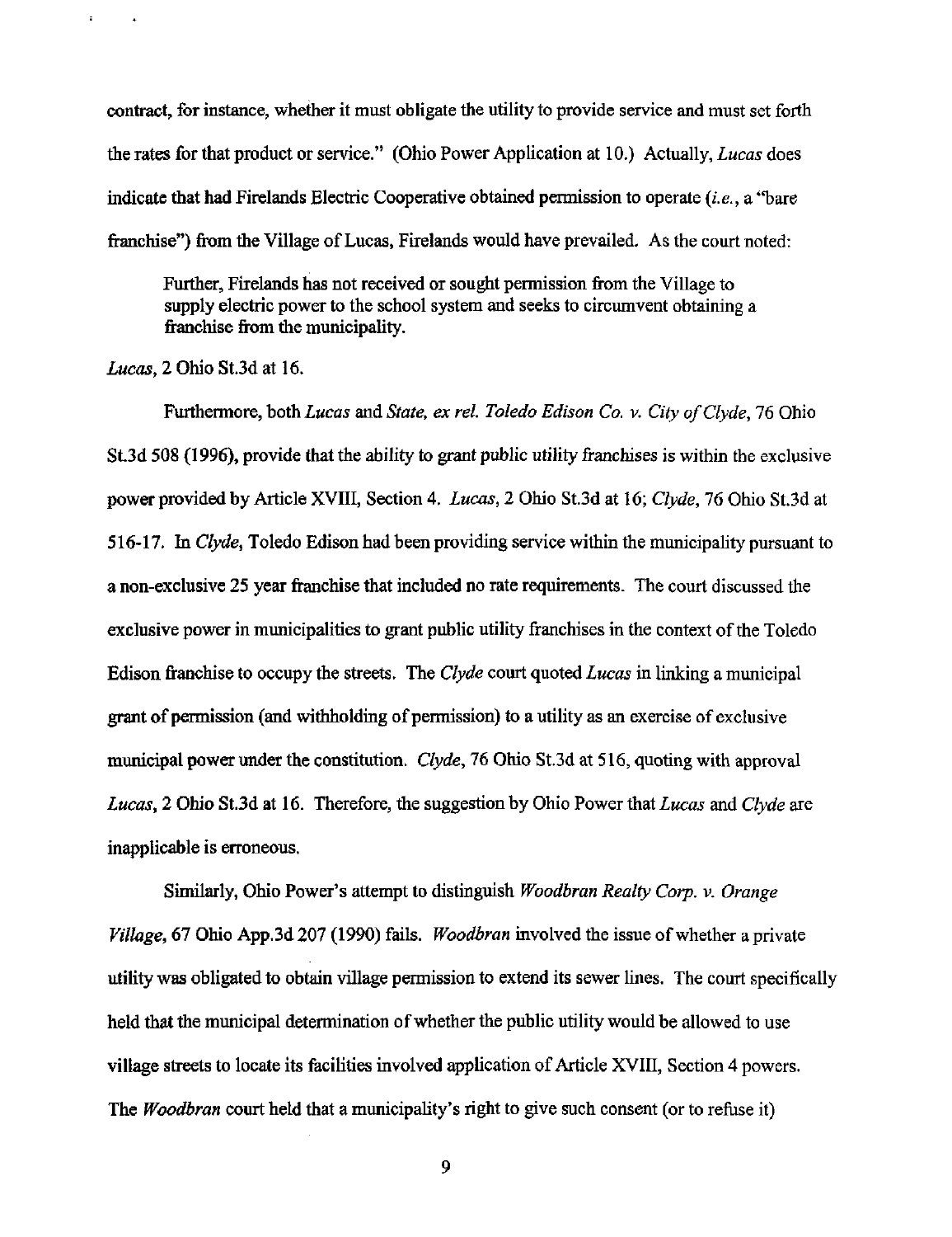involved home-mle power because "any other holding would violate appellee's home-mle power to contract or decline to contract for public utility services." Woodbran, 67 Ohio App.3d at 212. Thus, Ohio Power is dead wrong to suggest that Woodbran "sheds no light on whether the Lexington/Consolidated franchise is a contract for public utility products or services under Section 4." (Ohio Power Application at 11-12.) The *Woodbran* court could not have been clearer in stating that municipal permission to occupy the city streets was an exercise of municipal power contemplated by Article XVIII, Section 4.

Ohio Power also tries to distinguish Grafton v. Ohio Edison Co., 77 Ohio St.3d 102 (1996). What is significant about the *Grafton* decision is the court's broad interpretation of Grafton's constitutional power over utilities, which includes all matters pertaining to the provision of electric service within municipal timits:

Thus Ohio Edison poses the question of whether forcing the abandonment of two electric lines erected in violation of Grafton's constitutional right to control the provision of electric services to its inhabitants requires commission approval... Nor should a public utility be allowed to knowingly violate a municipality's right to exclusive control of utility services within the municipality....

Grafton, 11 Ohio St.3d at 109 (emphasis added).

Ŷ.

In its Opinion and Order here, the Commission concluded that the "point be made from all these cases is that the Court looked at the municipality's authority to issue franchises in the context of contractual matters imder Section 4," (Opinion and Order at 14). That conclusion remains unshaken. Therefore, Ohio Power's discussion of the cases relied upon by the Commission, as well as its additional arguments related to Galion, add nothing warranting rehearing.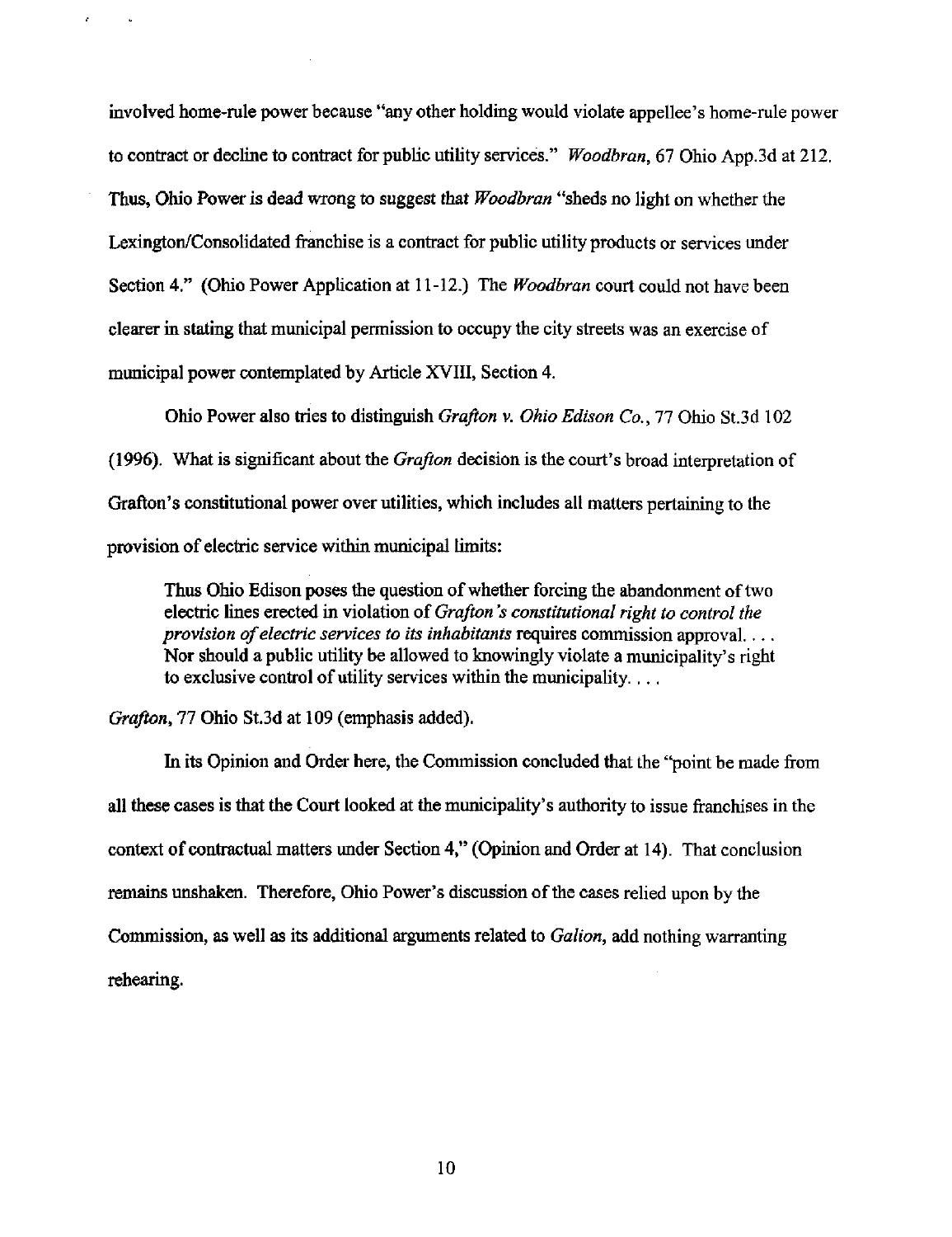# B. Ohio Power's Discussion of the Triad CATV Decision Adds Nothing Warranting Rehearing, Particularly in Light of its New Concession That a Municipality is Constitutionally Empowered to Authorize Competition Between Electric Suppliers.

 $\mathcal{L}$ 

After having argued to the contrary in its earlier briefing, Ohio Power now "agrees that Lexington can provide for competition within its borders by either establishing its own electric utility system or by entering into a contract under Section 4 of Article XVIII ofthe Ohio Constitution...," (Ohio Power Application at 13.) This new concession goes a long way toward admitting that Ohio Power's Complaint is unfounded. Any argument that competition between two electric suppliers within a municipality is unlawful per se is now waived. Given that the Constitution clearly authorizes a municipality in its plenary power to authorize competition if it wants to, and given that Ohio's Certified Territory Act defers to that municipal constitutional power in all respects, Ohio Power's concession is long overdue.

Because Ohio Power now concedes that the Certified Territory Act does not prohibit a municipality from granting competing franchises, Ohio Power's discussion of Triad CATV  $\nu$ . The City of Hastings, 1990 U.S. LEXIS 18212 (1990) is quite beside the point. The Certified Territory Act does not preclude a municipality from establishing competition between two utilities, so how can it help Ohio Power to suggest that *Triad* might have been decided differently had a statute similar to the Certified Territory Act been in place?

Simply, the *Triad* decision shows: (1) there is nothing inherently wrong in a municipality granting multiple franchises for the same service to public utilities, (2) a municipality may "freely award competing franchises," and (3) non-exclusive franchise holders like Ohio Power in Lexington cannot complain when a municipality authorizes a second provider to operate. Ohio Power's Application does not assert otherwise.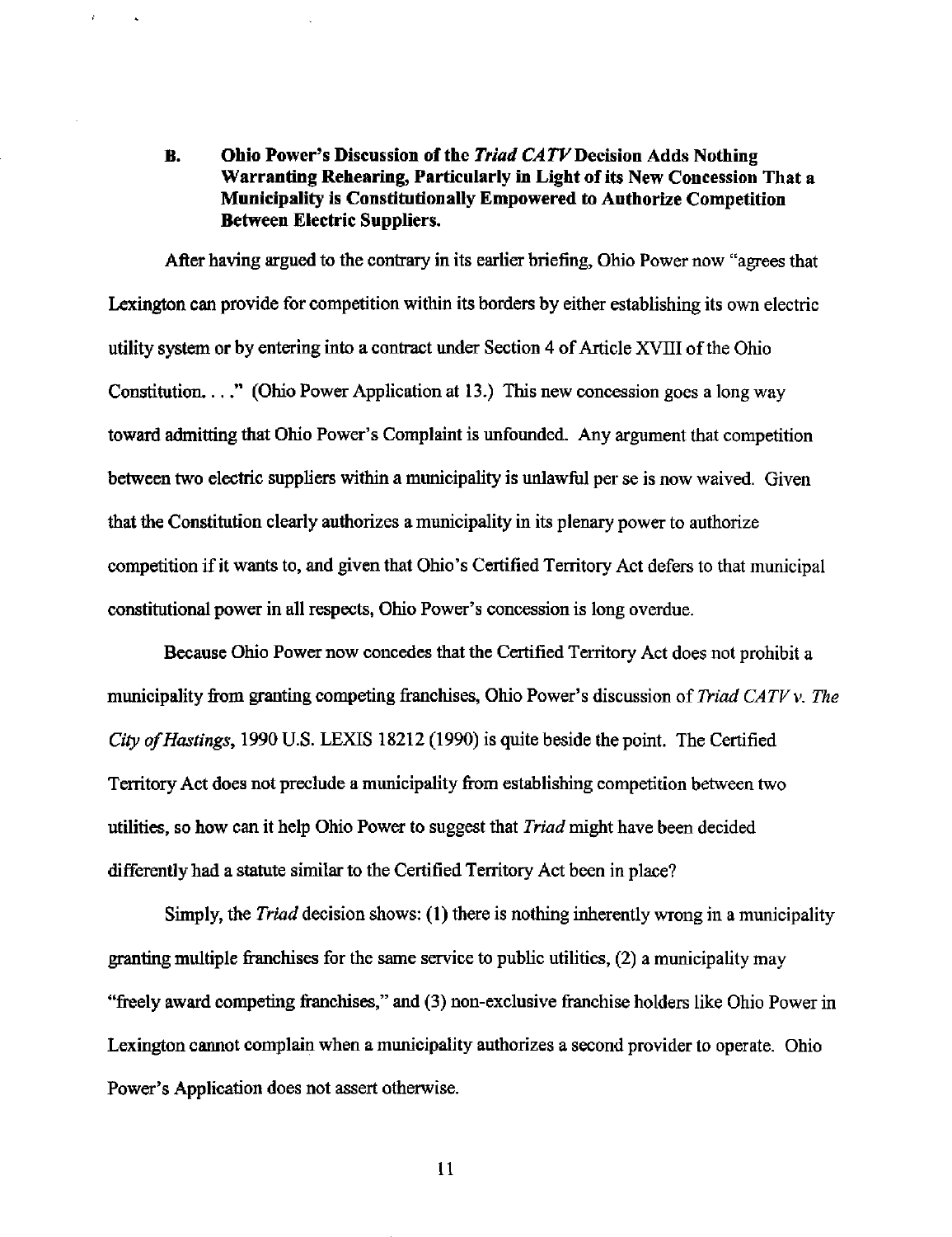## C. By Its Own Terms, The Certified Territory Act Permits Consolidated's Service.

The Certified Territory Act receives very limited mention in Ohio Power's Application. Significantly, Ohio Power ducked the Commission's finding that Ohio Revised Code §4933.83(A), in providing deference to Ohio's municipalities, '\*not only refers to Article XVIII of the Ohio Constitution, but also states that the CTA shall not 'impair the power of municipal corporations to require franchises or contracts for the provision of electric service within its boundaries."" (Opinion and Order at 13.) As the Commission cogently pointed out, "Ohio Power's argument, that a municipality should not be able to grant non-exclusive franchises, is contrary not only to the language of Section 4933.83(A), Revised Code, but to the Ohio Supreme Court's decision in Attica, where the court upheld the Village of Attica's authority to issue a franchise to North Central Electric Cooperative in an area served by Ohio Power." (Opinion and Order, p. 13.)

In unmistakable language that was imrebutted by Ohio Power, the Commission's Opinion and Order states:

Further, to argue that Lexington's non-exclusive franchise ordinances were meant only to allow utilities to serve only within their certified territories would make the non-exclusive franchise language in the ordinances superfluous.

(Opinion and Order at 15-16.)

¥.

## D. Ohio Power's Reliance on Cranberry is Mystifying Because, as the Commission Pointed Out, it Supports Consolidated's Position in Every Respect

The Commission's Opinion and Order refuted Ohio Power's attempt to rely on *Local* Telephone Co. v. Cranberry Mutual Telephone Co., 102 Ohio St. 524 (1921). (Opinion and Order at 14.) As the Commission pointed out, the Supreme Court in Cranberry acknowledged that a franchise to a telephone company allowing it to construct a telephone exchange and to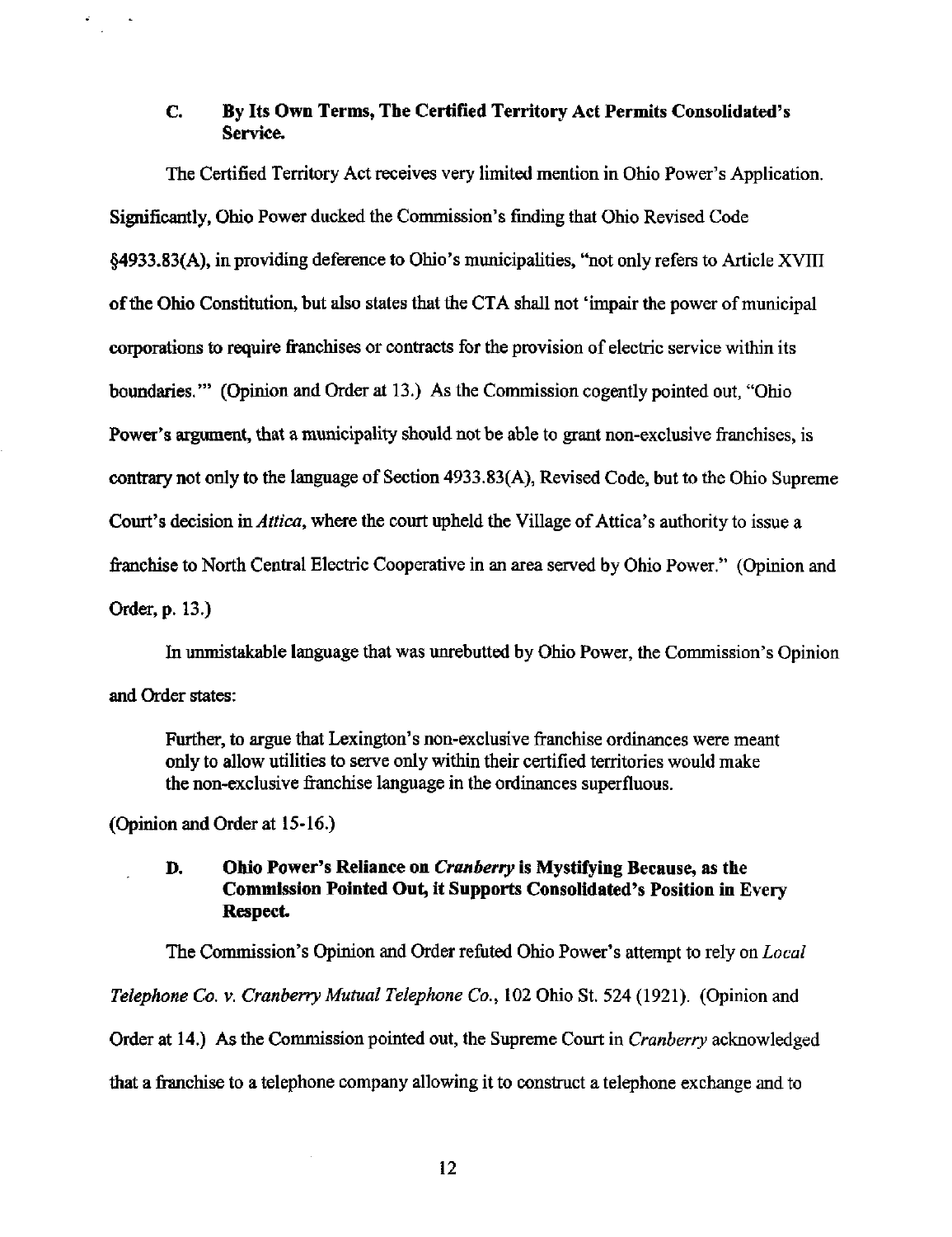occupy the streets and highways of the municipality to provide telephone service to the inhabitants, if accepted in writing by the telephone company, would constitute a contract for public utility product or service contemplated by Article XVIII, Section 4. The court so mled even though the franchise had "no definite period of time fixed, and no schedule of rates." Cranberry, 102 Ohio St. at 531. Therefore, the Cranberry opinion is in keeping with  $Attica$ 's holding that a franchise granted to a utility, even absent rates or other terms of service, is a contract for utility products or service pursuant to Article XVIII, Section 4.

 $\overline{\textbf{r}}$ 

Cranberry Mutual Telephone Co. lost its case because it did not have capacity to contract; it had failed to secure a certificate of public necessity from the Public Utilities Commission. Therefore, the company "by its failure to possess a certificate is under a legal infirmity, without which it is incapable of contracting for the furnishing of telephone service.... This want of a certificate on the part of the public utility desiring to contract for the furnishing of telephone is the same as lacking the certificate or badge of authority to enter into a contract to furnish the service." Cranberry, 102 Ohio St. at 532.

Ohio Power opines that the Commission's reliance on *Cranberry* is inappropriate because there is "no evidence in the record, either in the Lexington/Consolidated franchise itself or in any testimony, that suggests that Lexington or Consolidated intended to enact, or believe that Lexington has enacted, a franchise under which Lexington could compel Consolidated to provide any service anywhere in Lexington, let alone in the portion of Lexington that is within OPCo's Commission-certified territory. Nor is there any basis to conclude that the Lexington/ Consolidated franchise requires Consolidated to serve all of Lexington's inhabitants indiscriminately." (Ohio Power Application, at 14-15.)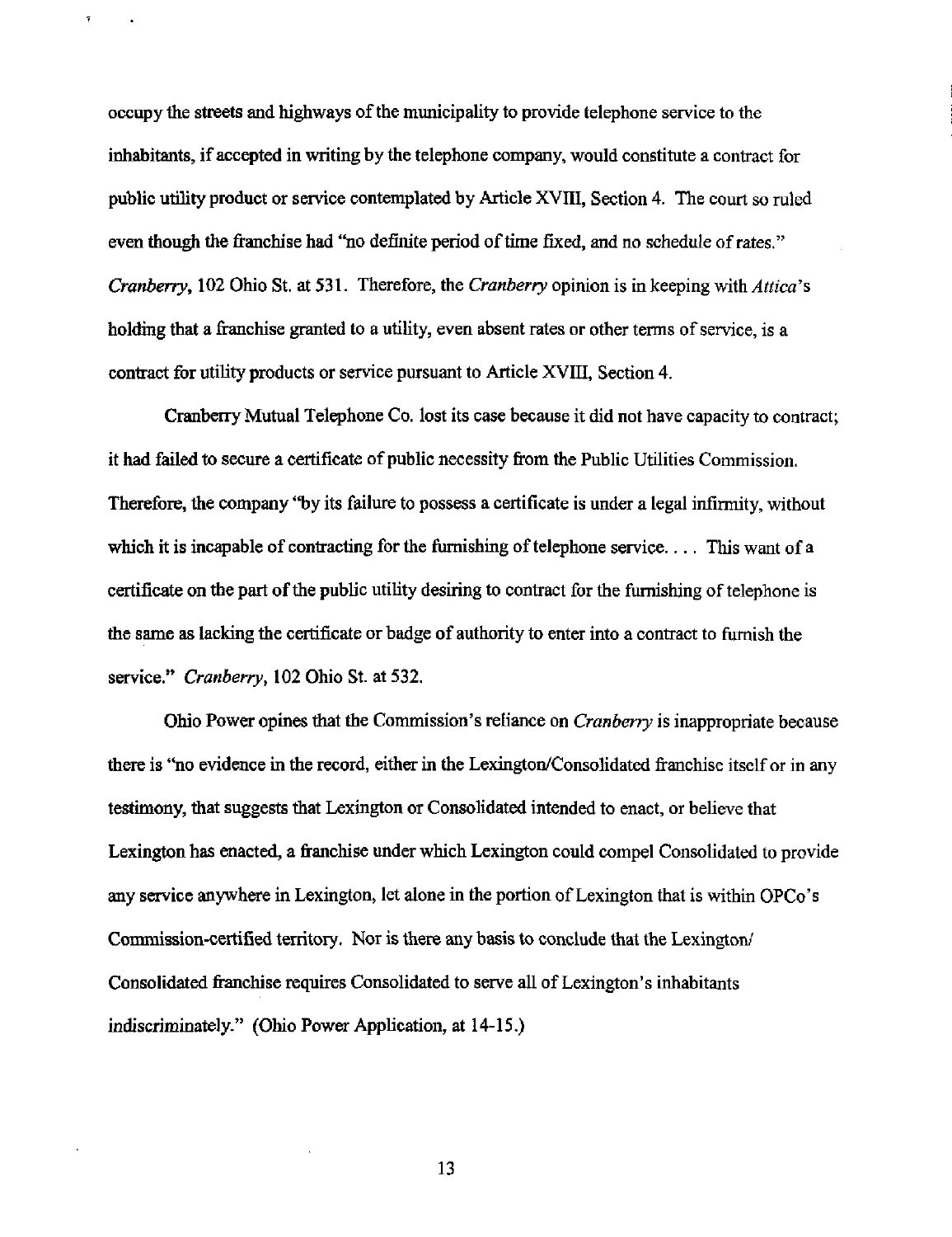First, both Cranberry and Attica stand for the proposition that the acceptance by a utility of a duly-enacted franchise carries with it certain obtigations owing by that utility to the municipality and its inhabitants, and those obligations are implied by operation of law whether or not they are specifically mentioned in the franchise ordinance. $^6$  Whether or not Consolidated would welcome regulation or rate-setting by Lexington, or whether Lexington intends it is irrelevant; the fact is that Consolidated's acceptance of the franchise subjects it to municipal regulation.

Furthermore, Consolidated did present evidence recognizing its duty to serve. The testimony of Brian Newton states that since Lexington has authorized Consolidated to serve within its corporate limits, "it is my belief that we have every right, and indeed the obligation to serve these new customers, if we are asked to do so." (See Testimony of Brian Newton, Consolidated Ex. 1, p. 3.)

Mr. Newton goes on to say that:

Consolidated stands ready to provide service to any new electric load centers in Lexington pursuant to its non-exclusive franchise.

Id. at p. 6.

Ohio Power also claims that Consolidated's contract is really not a contract for public utility service because both parties are construing it to apply only to new services and not to existing customers. Ohio Power Application at 15. Ohio Power overstates by a wide margin. It goes without saying that discrimination in the rendition of services may be based upon a reasonable classification. Myers v. Public Utilities Commission, 64 Ohio St.3d 299, 301-302

 $<sup>6</sup>$  To reiterate, in *Attica*, it was held the acceptance of the franchise by an electric cooperative subjects it to</sup> regulation by the municipality pursuant to Ohio Revised Code § 743.23 relative to rates and Ohio Revised Code §4933.13 relative to the provision of reasonable regulations by the municipal corporation. Attica, 23 Ohio St.2d at 43-44. As the Commission observed, however, Cranberry says the village may enforce the contract with respect to compelling the furnishing of service. (Opinion and Order at 14.)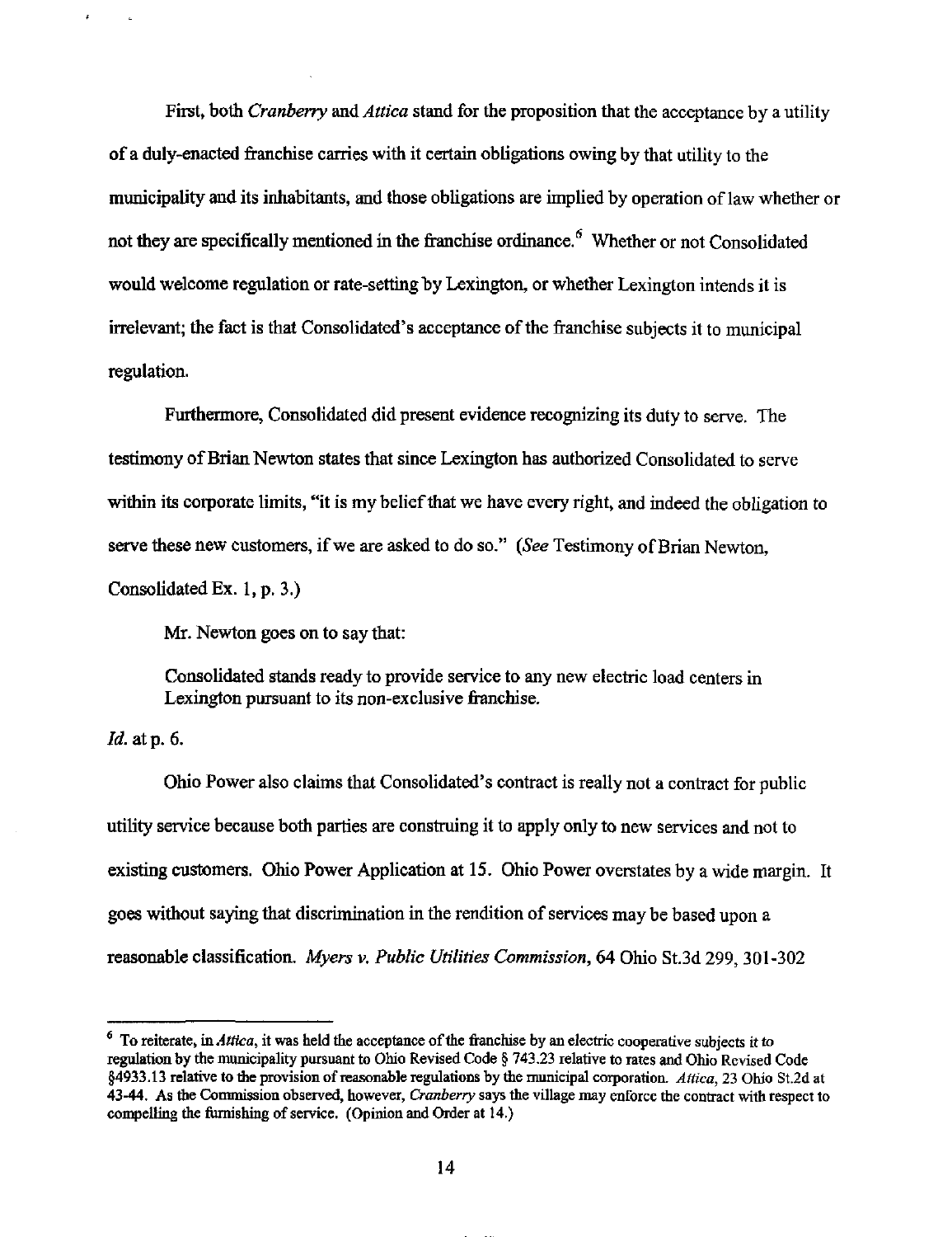(1992). The reasons for differentiating between existing customers and new ones are set forth at length in the testimony of Messrs. Pscholka and Newton and need not be repeated here.

Finally, Ohio Power uses *Cranberry* as a basis for asserting that Consolidated lacks capacity to enter into a service contract with Lexington. (Ohio Power Application at 16.) Such an assertion goes nowhere. The syllabus of *Attica* states:

A non-profit corporation organized to manufacture, distribute and sell electric power to the public, either on a membership or non-membership basis, is a public utility, and a municipahty may contract with such a corporation to supply electric power for the use of the municipality and its inhabitants.

Attica, 23 Ohio St.2d 37 (syllabus) (emphasis added).

Still, Ohio Power gamely asserts that "under the CTA, Consolidated has no capacity to contract for service in another electric supplier's commission-certified service territory." (Ohio Power Application at 17.) Nonsense. The Certified Territory Act explicitly defers to the Article XVIII plenary power of municipalities over utilities - power that *Attica* recognizes as an explicit constitutional right to contract with a rural electric cooperative. Suffice it to say that nothing presented with respect to *Cranberry* warrants rehearing.

## E, Ohio Revised Code Section 4933.83(A) Does Not Support the Proposition That The Franchise Created by Ordinance No. 04-66 Is Not Authorized by Article XVIII, Section 4 of the Ohio Constitution.

Consolidated has demonstrated that Lexington Ordinance No. 04-66 is an exercise of

Article XVIII, Section 4 power, supported by decisions of the courts construing franchises in Attica, Lucas, Clyde, Grafton, Woodbran, and Cranberry. At page 17 and 18 of the Ohio Power Application, Ohio Power apparently asserts that the legislature can somehow change the way that the Constitution is to be interpreted by its adoption of subsequent legislation.

Ohio Revised Code  $\S 4933.83(A)$  signals no such intention on the part of the General Assembly. Nonetheless, even if the statute were so construed, it would fall of its own weight. A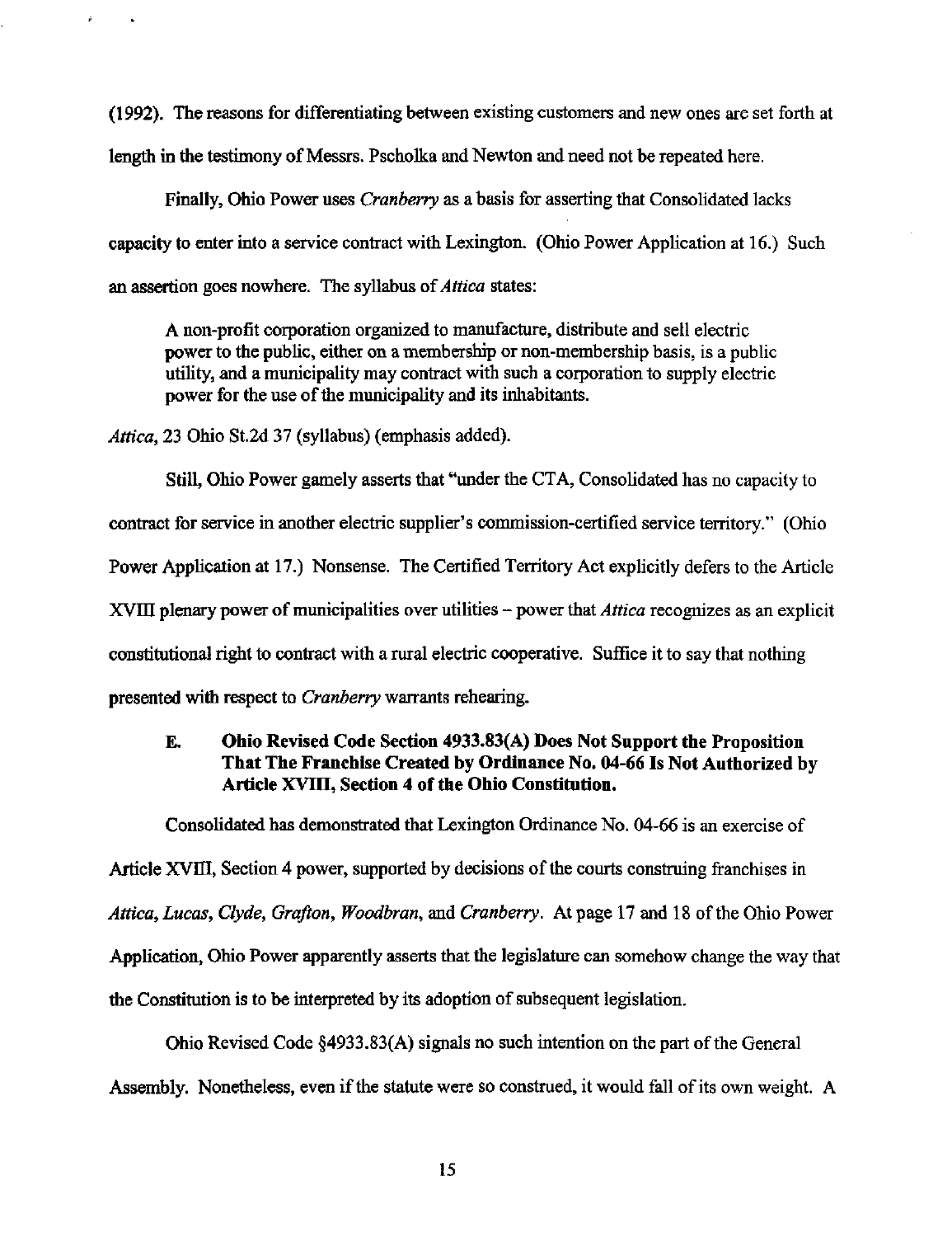statute enacted subsequent to a constitutional provision cannot lawfully establish the intent of the citizens of Ohio when they adopted the constitutional provision. No legislative body, be it Congress or the General Assembly, has the power "to decree the substance" of what a constitutional provision means. (See City of Boerne v. Flores, 521 U.S. 507, 519 (1997).) It is a judicial fimction to determine what a constitutional provision means — not a legislative function. City of Boerne, supra, 521 U.S. at 535-36. "When the political branches of the government act against the background of a judicial interpretation of the Constitution already issued...," they act "beyond their authority and the principle of separation of powers is violated."  $Id$ <sup>7</sup>

In any case, the use of the words "franchise or contract" in Ohio Revised Code §4933,83(A) supports Consohdated's position, not Ohio Power's. The final sentence of Ohio Revised Code §4933.83(A) states that if a municipal corporation refuses to grant a franchise or contract to the certified territory electric supplier, "any other electric supplier may serve the municipal corporation under a franchise or contract with the municipal corporation." (Emphasis added.) This language indicates clearly that a franchise is not a mere license; it carries with it the contractual obligation to "serve the municipal corporation." Moreover, not all contracts for electric service that a municipal corporation might enter into are franchises; for example, a municipal corporation could purchase its inhabitants' requirements from another supplier and then resell the power. Accordingly, recital of both terms  $-$  "franchises or contracts"  $-$  is entirely consistent with Consolidated's position in this proceeding. Accordingly, nothing in Section 4933.83(A) warrants rehearing.

 $3$  See also Marbury v. Madison, 1 Cranch 37 (1803).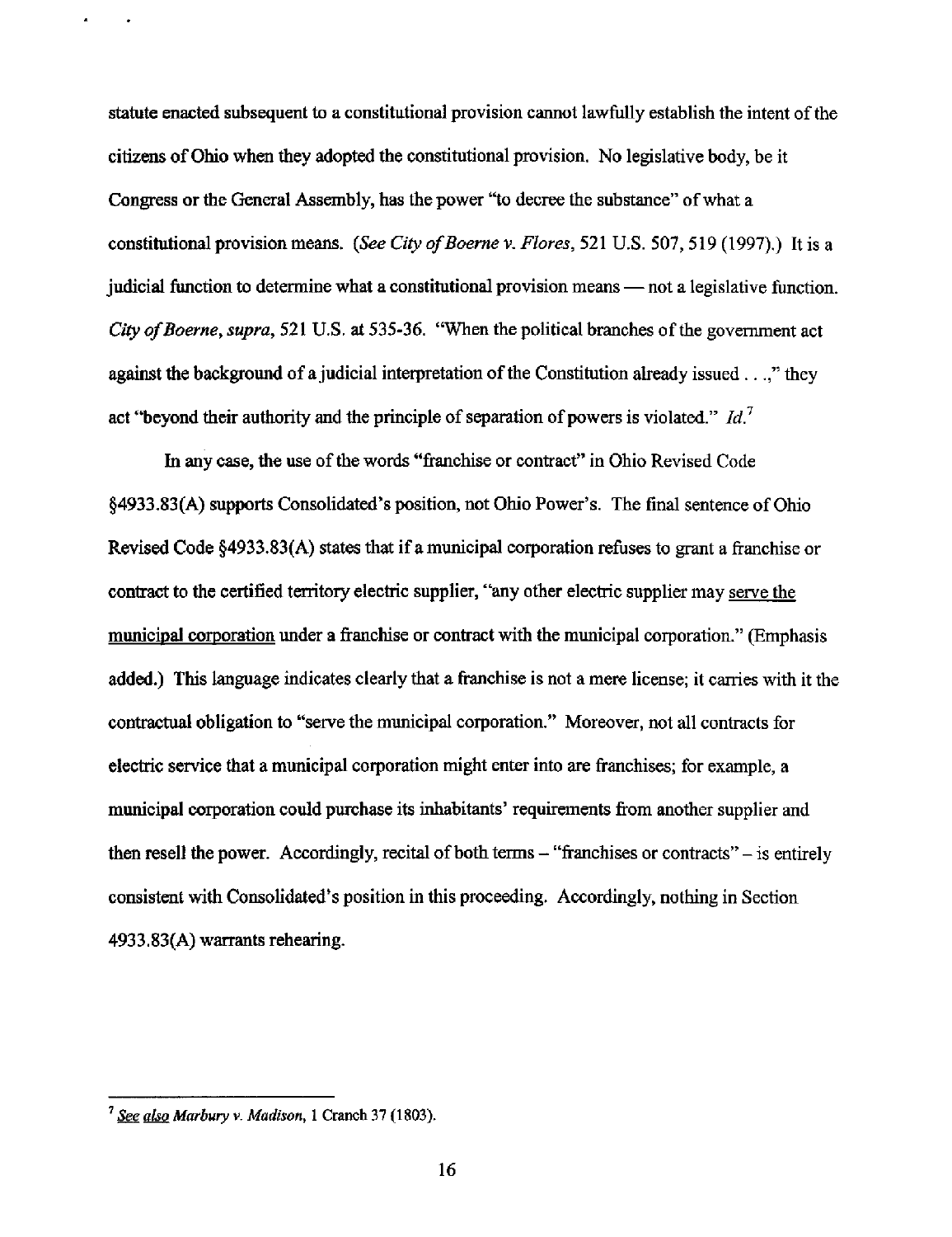## F. Ohio Power's "Policy" Arguments Do Not Warrant Rehearing and the Commission Properly Exercised its Discretion and "Judicial Restraint" in Declining to Consider The Various Scenarios Advanced by Ohio Power.

 $\vec{x}$ 

 $\bullet$ 

The Commission is sitting in this case as a quasi-judicial body, (see generally 2 Ohio Jur. 3d Administrative Law § 69), and in effect, the Commission has exercised judicial restraint in exercising its discretion not to consider other hypothetical controversies. Tschantz v. Ferguson, 57 Ohio St.3d 131 (1991).

Ohio Power, by contrast, would apparently have this Commission open a generic proceeding to consider all of the possible scenarios in which retail electric competition might take place inside a municipality. (Ohio Power Application at 18-20.) The Commission should not render advisory opinions concerning other possible scenarios without an actual case or controversy to present those fact situations.<sup>8</sup>

It should also be remembered that Ohio Power drafted and filed this Complaint, defining both its scope of its limitations. The Complaint was strategically narrow, alleging that a small number of customers at specific addresses in the Village of Lexington were illegally receiving service from Consolidated. In fact, Ohio Power resisted consolidation of this case with a similar complaint in case number 06-1070-EL-CSS. The Commission has undoubtedly rendered a full and complete Opinion and Order dismissing Ohio Power's complaint that service to these specific customers was illegal. Ohio Power cannot now be heard to complain that the Commission kept within the boundaries Ohio Power established, and declined to reach other issues that were not essential to its decision.

 $^8$  See In the Matter of the Complaint of the Office of the Consumers' Counsel, Case Nos. 92-1525-TP-CSS and 93-230-TP-ALT, Entry on Rehearing (May 18,1994).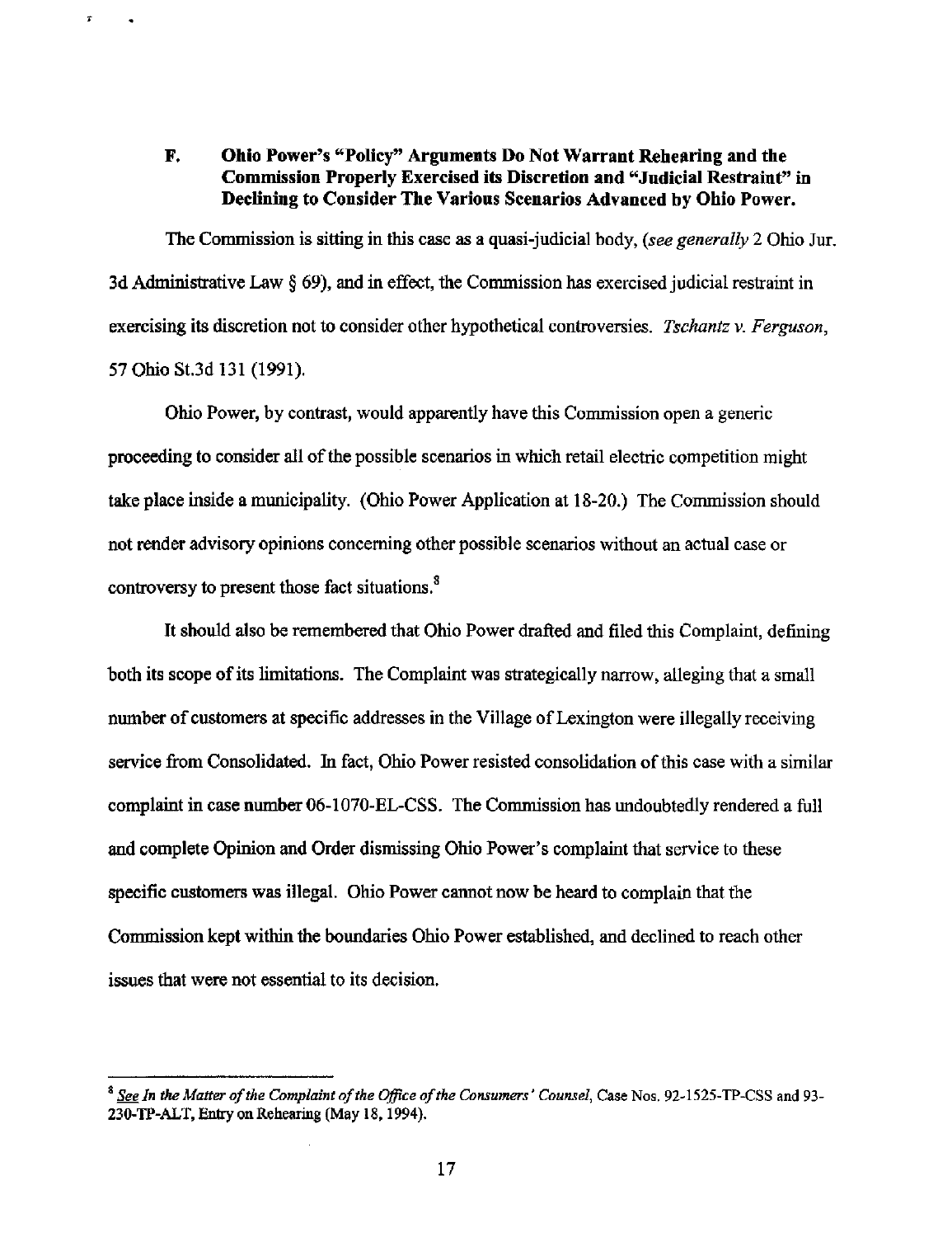#### **CONCLUSION**

For the reasons above stated, Respondent Consotidated Electric Cooperative, Inc. and Intervenor City of Delaware, Ohio respectfully requests that the Application for Rehearing be overruled.

Respectfully submitted.

 $\tau$ trones E-dock

William R. Case (0031832) Robert P. Mone  $(0018901)$ Thomas E. Lodge (0015741) Kurt P. Helfrich (0068017) Ann Zallocco (0081435) Carolyn S, Flahive (0072404) THOMPSON HINE LLP 10 West Broad Street, Suite 700 Columbus, Ohio 43215-3435 (614)469-3200 (614) 469-3361 (fax)

Attorneys for Respondent Consolidated Electric Cooperative, Inc.

Thomas J. O'Bren (Per email cansact)

Thomas J. O'Brien (0066249) Bricker & Eckler LLP 100 South Third Street Columbus, Ohio 43215 (614)227-2300 (614)227-2390

Attorneys for the City of Delaware, Ohio